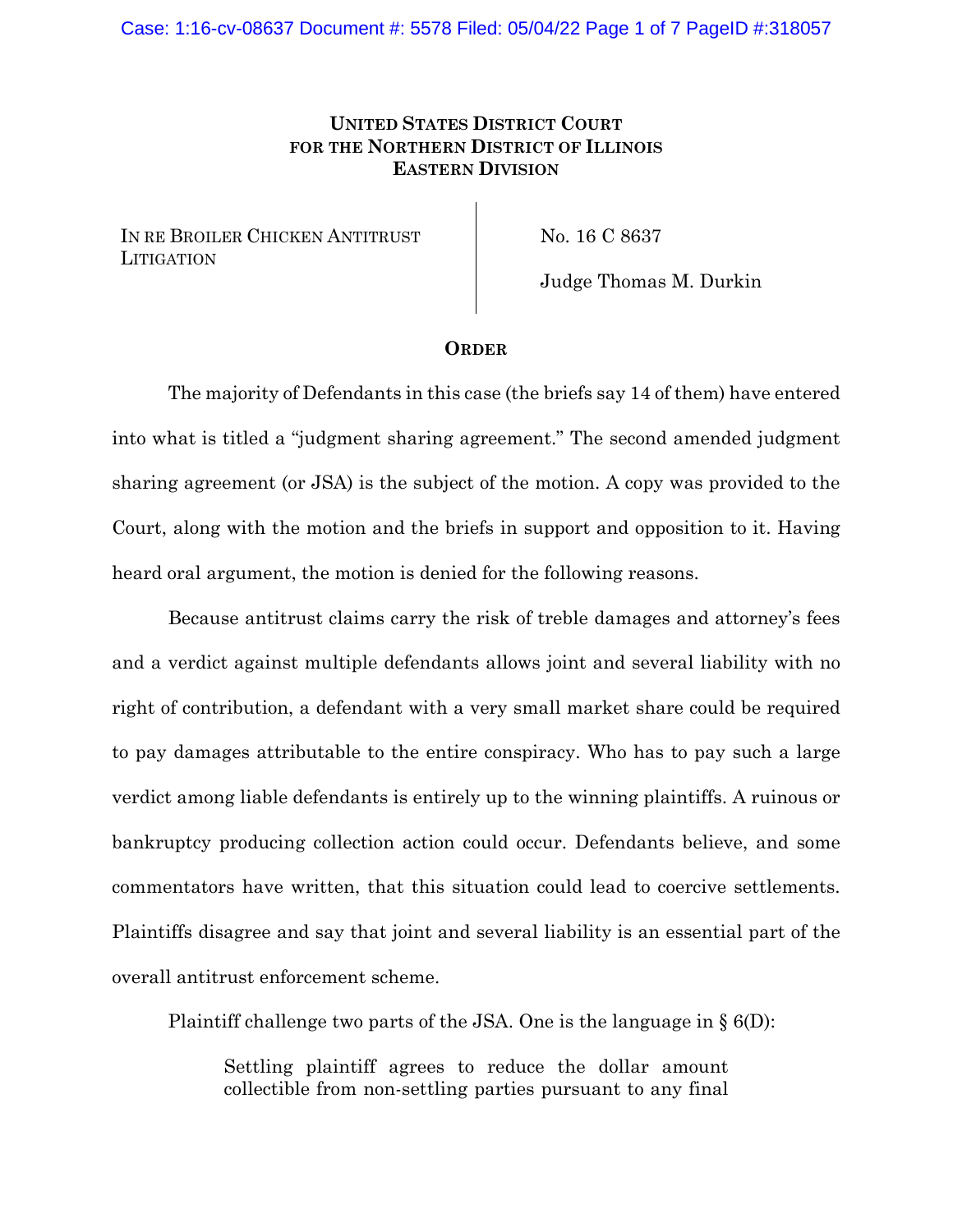judgment by a percent equal to the settling parties sharing percentage as calculated pursuant to the JSA.

Plaintiffs contend this provision allows Defendants to effectively disable joint and several liability, which they argue is contrary to Congressional intent to maximize deterrence for antitrust violations. Plaintiffs also argue that the JSA violates Section 1 of the Sherman Act in that it constitutes a group boycott prohibiting settlements that do not include this language.

The second part of the JSA that plaintiffs challenge is the requirement that each JSA defendant provide the others with a copy of any settlement agreement. The plaintiffs believe this exchange of settlement agreements lacks any justification and puts the defendants at a competitive advantage with respect to each Direct Action Plaintiff, thereby discouraging settlement.

Defendants concede that federal antitrust law has long imposed joint and several liability on co-conspirators and that by entering into the JSA, and in particular § 6(D), they seek to eliminate or soften the impact of joint and several liability on the settlement defendants. But they also point out that such agreements have been common for many years.

The widespread use of JSAs is reflected in the paucity of case law finding them unlawful or even criticizing their use. There is no binding authority either way on the validity of the challenged sections of the JSA from either the Supreme Court or the Seventh Circuit. And almost all of the district courts to have addressed language similar to that of § 6(D) at issue here have found its use to be lawful. *See*, *e.g.*, *California v. Infineon Techs. AG*, 2007 WL 6197288 (N.D. Cal. Nov. 29, 2007); *In re*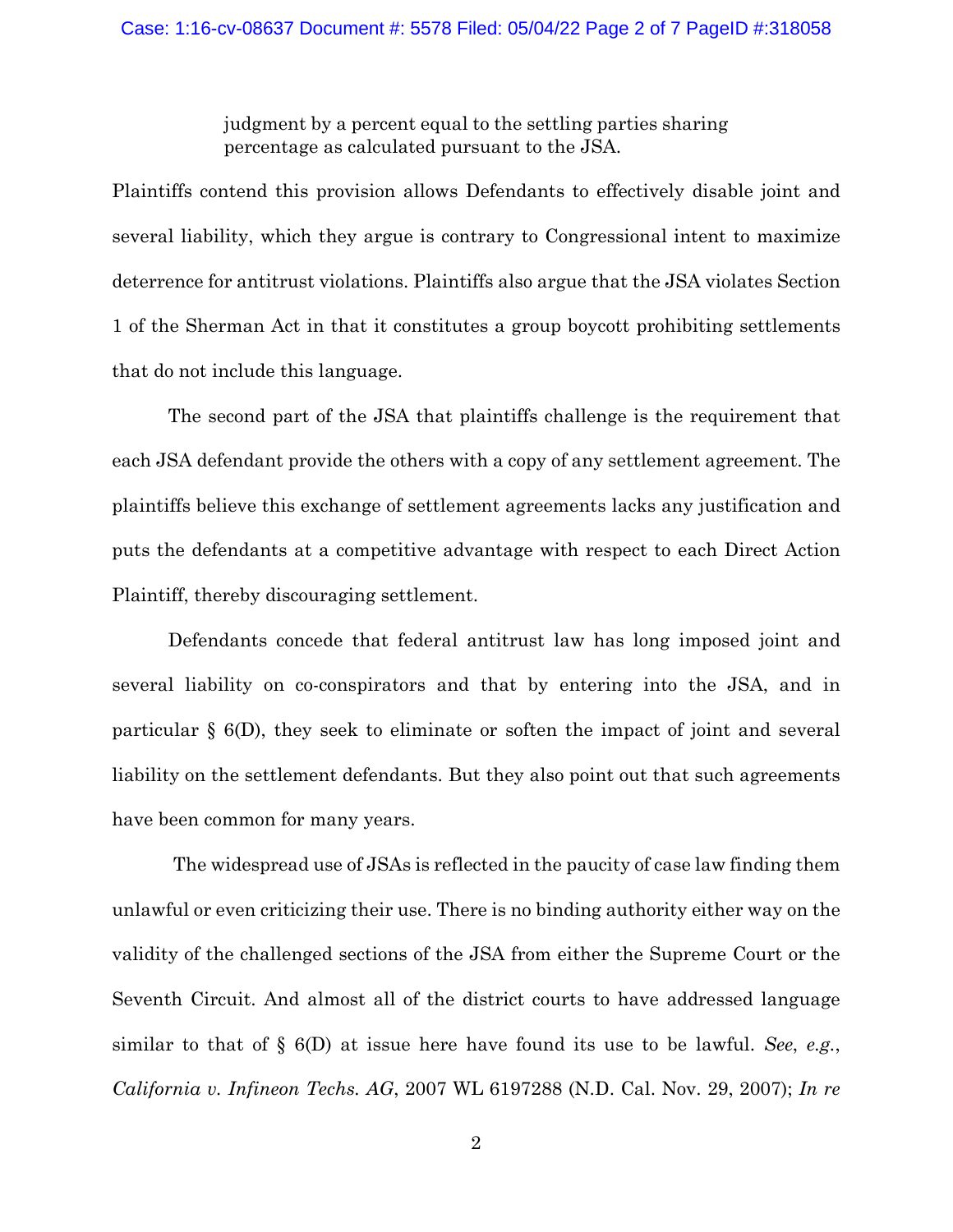*Brand Name Prescription Drugs Antitrust Litig.*, 1995 WL 221853 (N.D. Ill. Apr. 11, 1995);1 *Cimarron Pipeline Const., Inc. v. Nat'l Council on Comp. Ins.*, 1992 WL 350612, (W.D. Okla. Apr. 10, 1992). These courts found JSAs permissible as long as they do not impose absolute prohibitions on a signatory defendant's right to settle with a plaintiff individually or contain provisions demonstrating an improper motive to prevent resolution of litigated claims, or that the JSA otherwise has an adverse impact on settlement negotiations. None of those factors are present here.

As an initial observation, there is nothing improper about a JSA, and "they are generally appropriate." *See* Manual of Complex Litigation (4th ed.), at 178. "These agreements serve the legitimate purposes of controlling parties' exposure and preventing plaintiffs from forcing an unfair settlement by threats to show favoritism in the collection of any judgment that may be recovered." *Id.*

The Court would be more skeptical of an agreement that "expressly prohibit[ed] or indirectly discourage[d] individual settlements." *Id.* But that is not the case here. To the contrary, it expressly allows for them, providing that any "party may settle a plaintiff claim, in whole or in party, at any time for monetary or nonmonetary consideration or injunctive or other relief." The JSA describes as an "unqualified settlement" any settlement that does not require a settling plaintiff to reduce the dollar amount collectible from non-settling parties pursuant to any final judgment by a percentage equal to the settling parties sharing percentage (generally

<sup>1</sup> The Court finds Judge Kocoras's reasoning in *In re Brand Name* persuasive and adopts it here.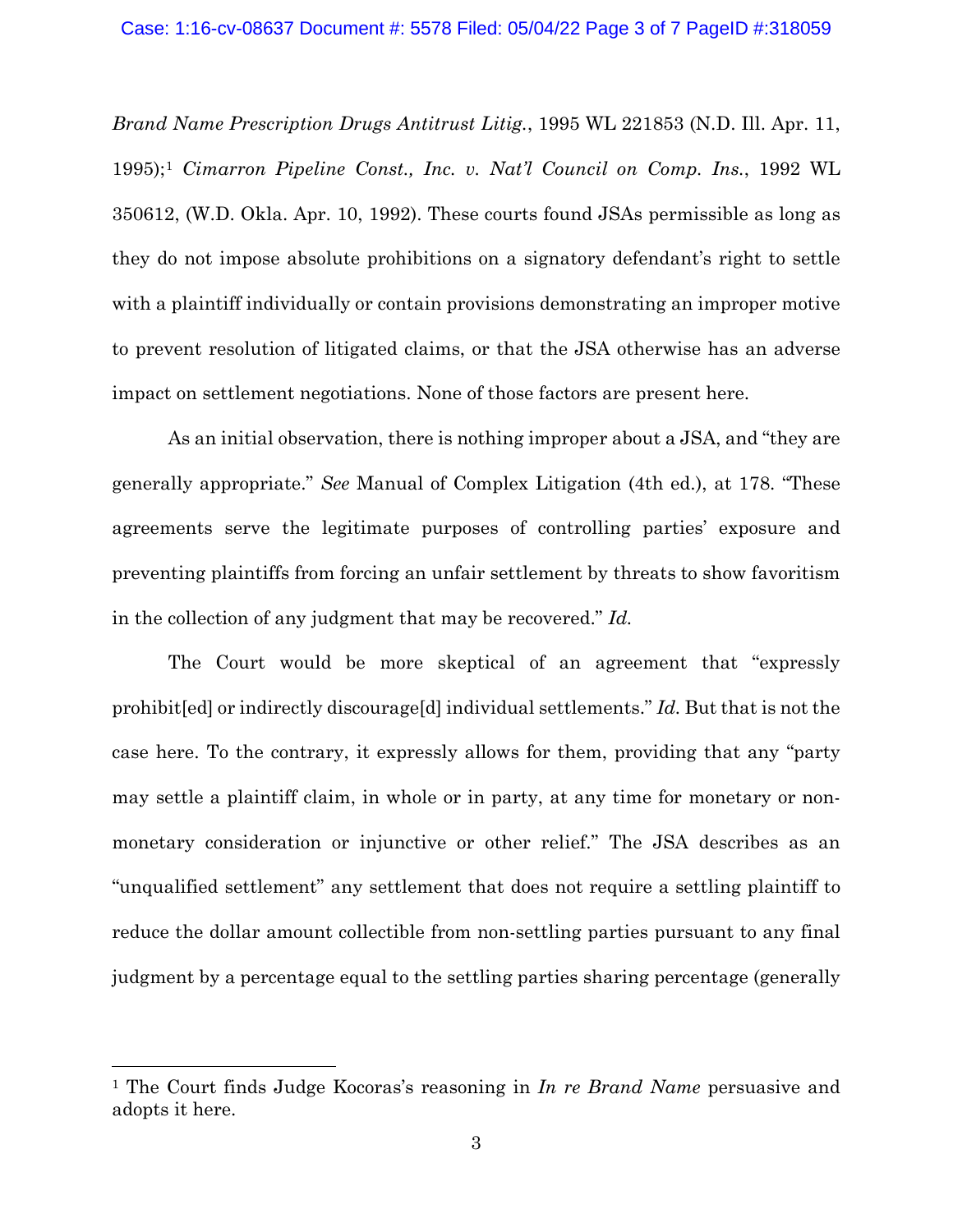the settling defendant's market share). Defendants are free to enter into unqualified settlements, which do not contain this judgment sharing language.

Plaintiffs' primary argument is that the JSA somehow jeopardizes joint and several liability. But nothing in the JSA destroys Plaintiffs' entitlement to the full remedies under the law for a trial verdict in their favor. The JSA does not—and cannot—change the fact that any defendant who loses at trial will be subject to joint and several liability with no right of contribution. The JSA simply provides incentives for defendants to reach an agreement with a plaintiff to give up some of the remedies it has if it had gone to trial, such as joint and several liability and treble damages. That's an unremarkable proposition. Parties on both sides of settlement agreements give up something and that is simply the nature of settlement agreements. If a plaintiff wants joint and several liability and treble damages on the table, that will always remain a possibility through the avenue of trial. Obviously, a plaintiff can hold out for a better settlement because a defendant is avoiding the risk of joint and several liability and treble damages. That's part of the risk analysis that does into every decision by both parties to settle. These are settlements between sophisticated parties represented by sophisticated lawyers who are eminently capable of advising their clients regarding the balance of those risks.

When viewed in that light, Plaintiffs' arguments become less compelling. The bottom line is that no agreement between defendants can alter a plaintiff's rights. A plaintiff's rights can only be altered with the plaintiff's consent. The idea that JSA's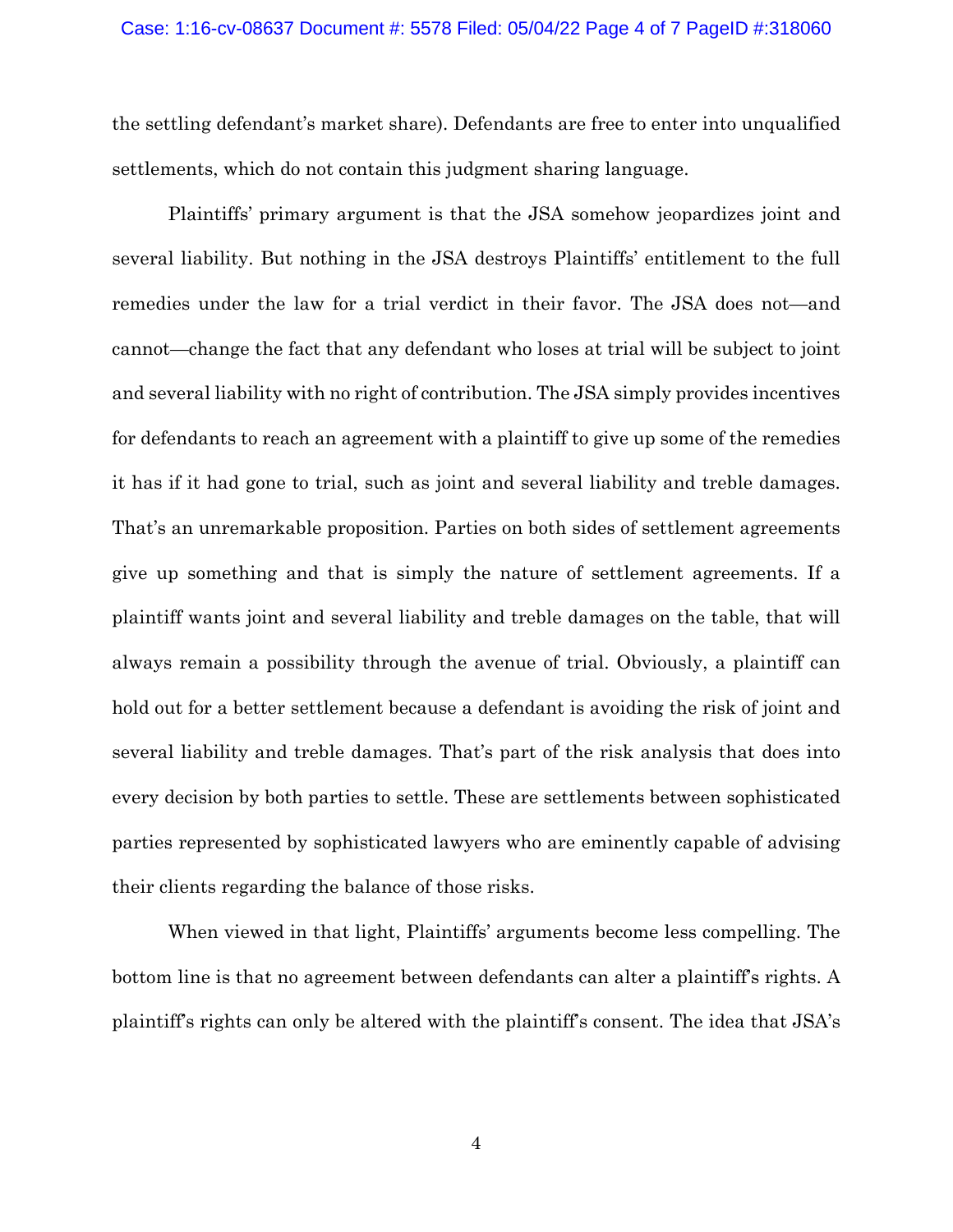trample Congressional intent is illusory. Plaintiffs always have the right to pursue full remedies provided by federal law by refusing to settle.

Congress never passed a law prohibiting JSAs in the antitrust context. There is no question from the briefs each side submitted that Congress knew of JSAs and could have passed a law to prohibit them if Congress believed such agreements served to undermine some statutory or regulatory scheme Congress thought needed to be protected. Plaintiffs argue that provisions in the Antitrust Criminal Penalty Enhancement & Reform Act indicate Congressional disapproval of JSAs. But nothing in that Act prohibits JSAs, and there's a limit to how much can be read into Congressional inaction on a subject. The bottom line is there is no law that prohibits JSAs, either expressly or by implication.

Plaintiffs' contention that a JSA is otherwise unlawful under antitrust law is rejected. Coordination among defendants on how to address litigation is not a group boycott. As discussed, defendants remain free to settle with any plaintiff on any terms. As such, Defendants are not engaged in a boycott. Moreover, federal antitrust law does not speak to settlement agreements, and the agreements in this case, as far as the Court knows, do not concern the commercial transactions between plaintiffs and defendants in the operations of their businesses. Multiple plaintiffs and multiple defendants often agree with their group about a variety of ways to deal with various litigation matters. This situation is no different. Unless it deprives an opposing party of a right the law grants that opposing party, there is nothing unlawful about it. For the same reason, a JSA is not unlawful under Illinois law.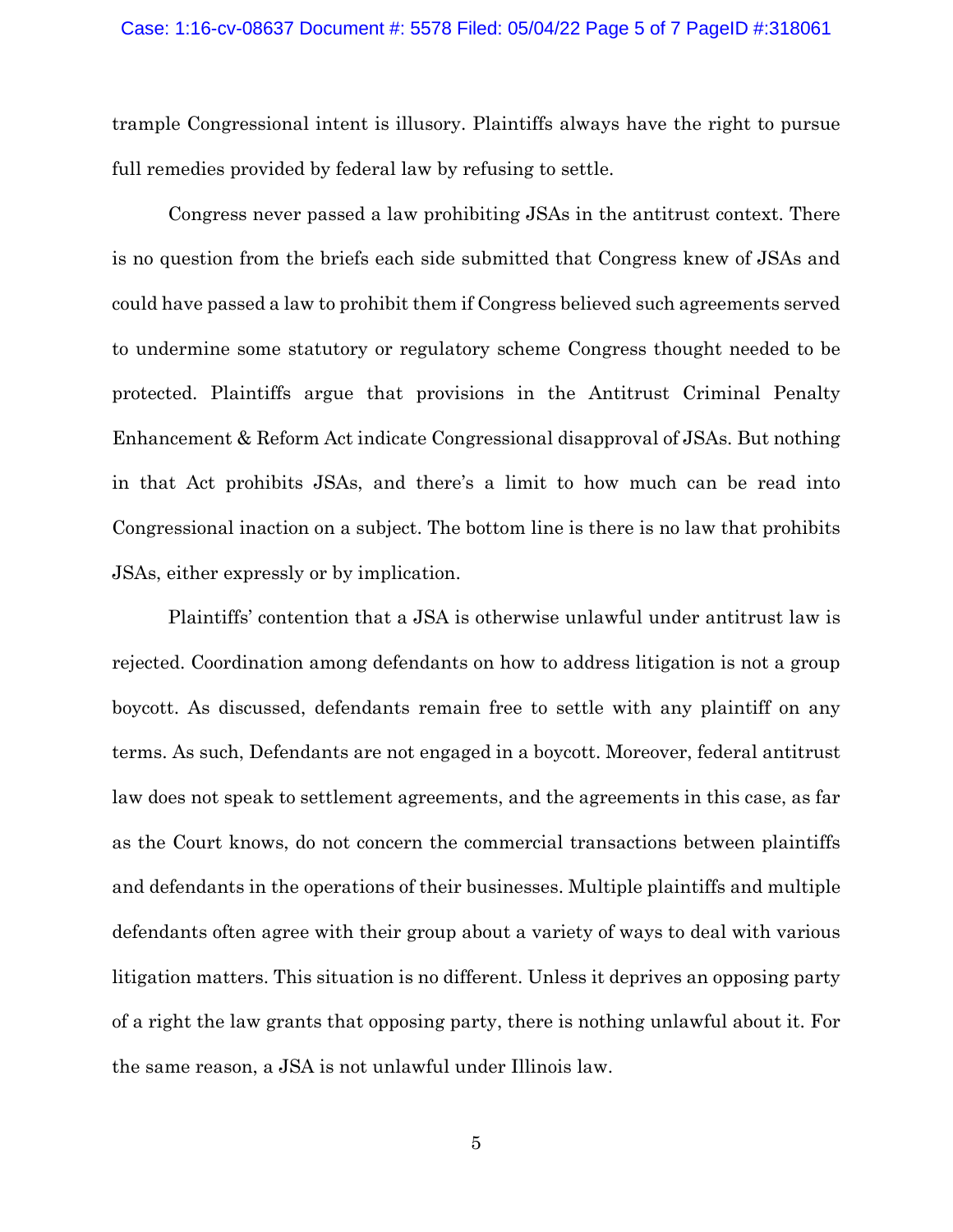## Case: 1:16-cv-08637 Document #: 5578 Filed: 05/04/22 Page 6 of 7 PageID #:318062

The Court also finds that the JSA does not discourage settlements. In this case, there have been defendants who are not party to a JSA who have settled with class plaintiffs, and defendants who are parties to the JSA who have settled with class plaintiffs. I'm not privy to the settlement agreement of non-class plaintiffs. But the mere fact that defendants have reached an agreement among themselves in the form of a JSA that is entirely rational and not illegal, even it is lessens the negotiating power of a plaintiff, is not a basis to declare it or parts of it unlawful or unenforceable.

The JSA may make it more difficult for a plaintiff to settle on more advantageous terms. But that is a product of the parties balancing the risks and costs of continuing to proceed with this litigation. It is not the Court's role to interfere with that private cost-benefit analysis or the ensuing private agreements unless there is something illegal about those agreements. As discussed, the Court rejects Plaintiffs' arguments that JSAs in general and this JSA in particular are illegal.

The JSA also provides that each JSA defendant must provide the others with a copy of any settlement agreement to which a JSA defendant is a party, within seven days after executing the agreement. The plaintiffs claim this lacks any legitimate justification, puts the defendants at a competitive disadvantage with respect to each Direct Action Plaintiff, and discourages settlement. But nothing prevents a settling plaintiff from insisting on language in a settlement agreement that says to a settling defendant that they must keep the settlement agreement confidential. The cases Plaintiffs cite to support the idea that settlement agreements are confidential all deal with a productions of settlement agreements, which is irrelevant to the circumstances